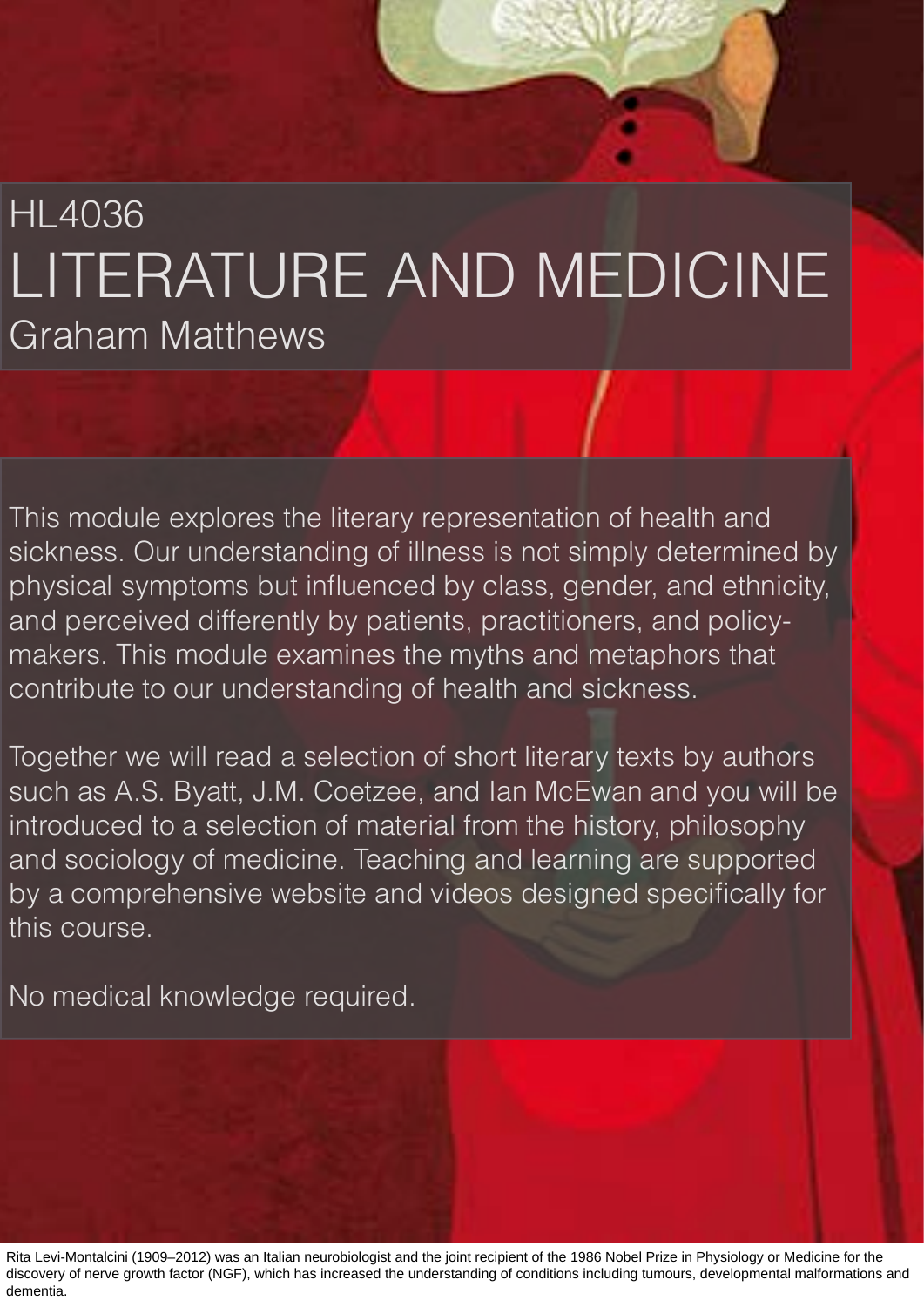# HL4036 LITERATURE AND MEDICINE

- 1. Introduction to the Medical Humanities: extracts from Kathryn Montgomery, *How Doctors Think* (2006) and Rita Charon, *Narrative Medicine* (2006).
- 2. The Doctor-Patient Relation: Charlotte Perkins Gilman, 'The Yellow Wallpaper' (1892).
- 3. Class and Anxiety: Extract from James Kelman, *How Late It Was, How Late* (1994) and David Lodge, *Therapy* (1995)
- 4. Gender: Fay Weldon, 'A Hard Time to be a Father' (1998)
- 5. Neuroscience and the Novel I: Ian McEwan, *Saturday* (2005)
- 6. Neuroscience and the Novel II: Ian McEwan, *Saturday* (2005)
- 7. Hypochondria: Graham Swift, 'The Hypochondriac'
- 8. Recess Week
- 9. Pathography: Extracts from Sarah Manguso, *The Two Kinds of Decay* (2008) and Susanne Antonetta, *Body Toxic* (2002)
- 10. Graphic Medicine: Extract from Julia Wertz, *The Infinite Wait*  (2012)
- 11. Grief: A.S. Byatt, 'A Stone Woman' (2003)
- 12. Euthanasia: Will Self, 'Leberknodel' (2009)
- 13. Disability: Extract from J.M. Coetzee, *Slow Man* (2005)
- 14. Creative Project exhibition

Please purchase: McEwan.

**Credit** [Annie Cavanagh](https://wellcomeimages.org/indexplus/result.html?wi_credit_line%3atext=%22Annie%20Cavanagh%22&%24%3dsort=sort%20sortexpr%20image_sort&%2asform=wellcome-images&_IXACTION_=query&_IXFIRST_=1&_IXSPFX_=templates%2fb&_IXFPFX_=templates%2ft&%24%20with%20image_sort=.), Wellcome Images

Red blood cells clearly showing their biconcave disc shape. [Scanning electron micrograph](https://wellcomeimages.org/indexplus/result.html?wi_technique%3atext=%22Scanning%20electron%20micrograph%22&%24%3dsort=sort%20sortexpr%20image_sort&%2asform=wellcome-images&_IXACTION_=query&_IXFIRST_=1&_IXSPFX_=templates%2fb&_IXFPFX_=templates%2ft&%24%20with%20image_sort=.) 2006